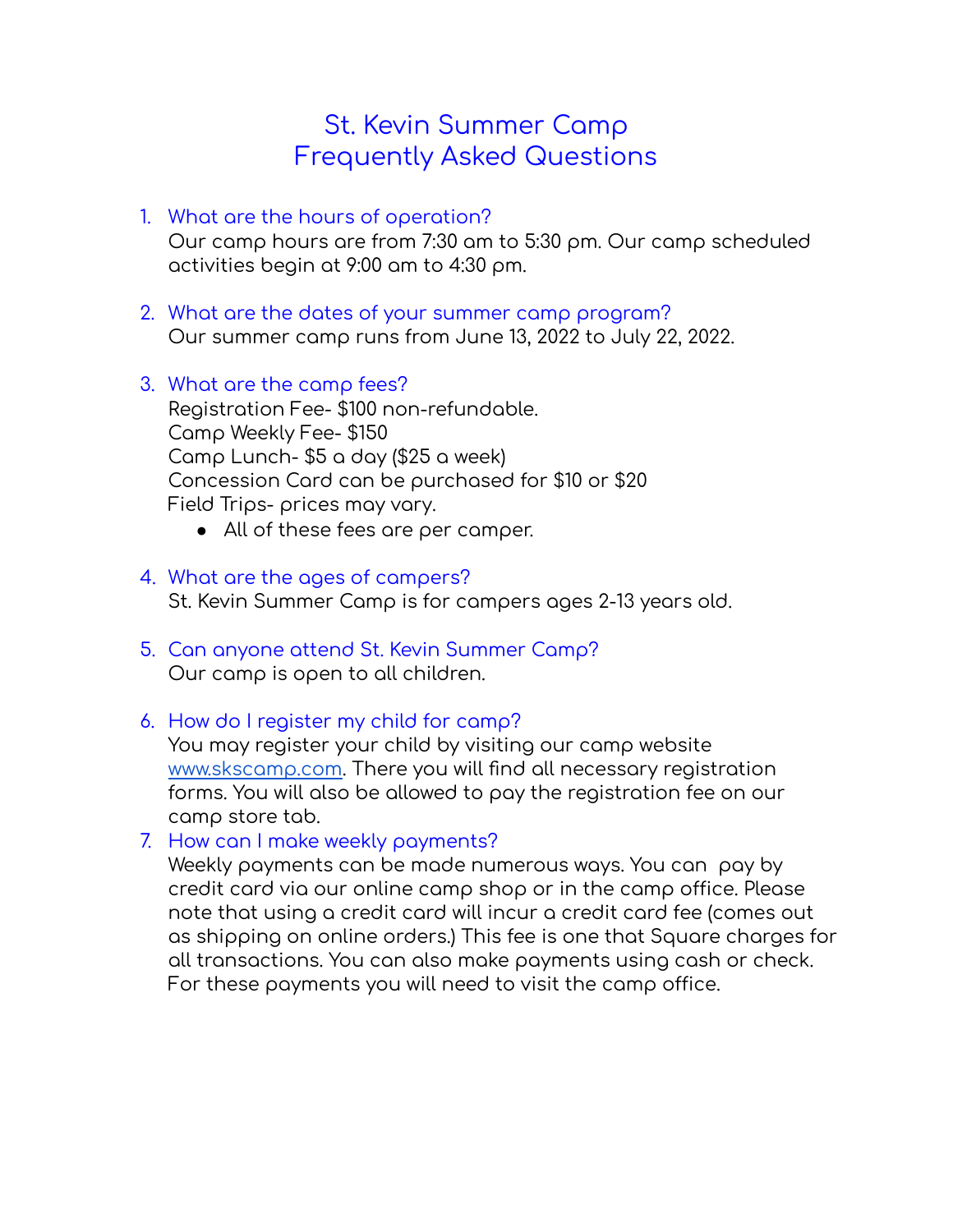8. Do I have to pay the whole summer upfront or can I pay it weekly? You can pay both ways. If you decide to pay the camp fee weekly, we ask that you please submit payment the Friday before. All payments must be made by the first day of the week.

### 9. Is there a discount for siblings?

We do offer sibling discounts for three or more children.

10. Does St. Kevin offer any scholarships or discounts for camp? Unfortunately, we do not offer any scholarships for camp.

### 11. How are the groups divided?

Our groups are divided by age/grade they will be attending the following school year.

12. Can my child be in the same group as their same-aged friends? We will be happy to make accommodations to keep campers together We ask that you please email us so that we may make a note of it.

# 13. My child has allergies/medical conditions. How do I inform the camp staff?

On the emergency contact card, there is an area for you to write any allergies or medical concerns that the camp staff should be aware of. Medications should be discussed with a camp director.

## 14. Can I purchase lunch for my child at camp? Can they bring their own lunch?

Campers may bring lunch from home or purchase it at camp. We do offer a catered option as well as pizza daily. The lunch fee is \$5 per day per camper. Our lunch menu is located on our camp website as well as in our camp office. We do ask that you preorder and pay the lunch for the week at the start of the week.

### 15. Do you offer snack to the campers?

Campers are allowed to bring their own snack from home. Each group will have a scheduled time in the morning to eat snack. In the afternoon we do offer snacks for purchase via our concession stand.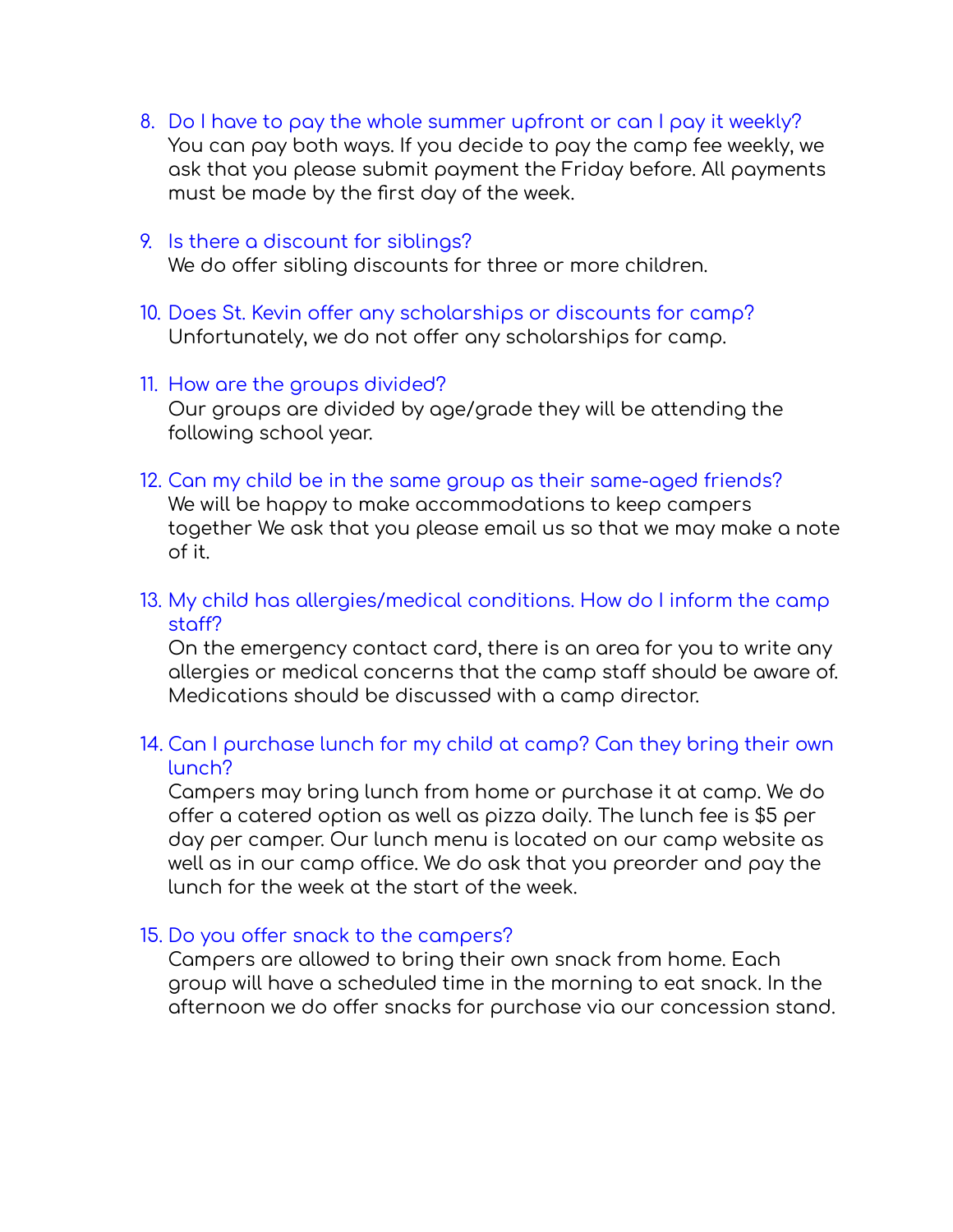### 16. What is the concession stand and how does a camper purchase items from it?

We have a concession stand that opens in the afternoon for the campers. Campers are able to buy ice cream, chips, candy, drinks, etc. Campers can bring money for the concession stand. We also offer concession stand cards. These are cards that parents can purchase in \$10 or \$20 increments. The staff keeps the cards and as your child uses the card, the money gets deducted. Once the card has run out of funds, the camp staff will notify the parents.

# 17. Are field trips offered?

We are excited to announce that field trips are back this year! We have divided our activities into two age brackets. The 2-6 year old campers will have activities brought to the camp for them. The 7-13 year old campers will be allowed to travel out to weekly field trips. These field trips do have an extra fee. The fee list can be found on our camp website. You will need to sign up and pay for your child to attend the field trip before the due date. NO SAME DAY ADD ONS will be accepted for field trips.

You can elect to keep your child from attending any field trips. We will have activities and supervision for campers that do not atten.d

\*\*\* All activities are subject to change based on CDC guidelines.

# 18. Does my child need to wear the camp shirt daily?

Campers may come dressed in comfortable clothing. The camp shirt must be worn on field trip days. We do ask that campers wear sneakers, as they will be participating in outdoor activities. It is strongly recommended that campers bring a change of clothes in case of accidents.

# 19. What should child bring to camp daily?

Campers should bring a lunch, water bottle, snack, and sunscreen. Make sure that everything is labeled with your child's name on it. For our younger campers (2-5 year olds), we ask that you also bring a change of clothes (in case of accidents), a nap mat or sleeping bag for nap time, and diapers/baby wipes (if not potty trained).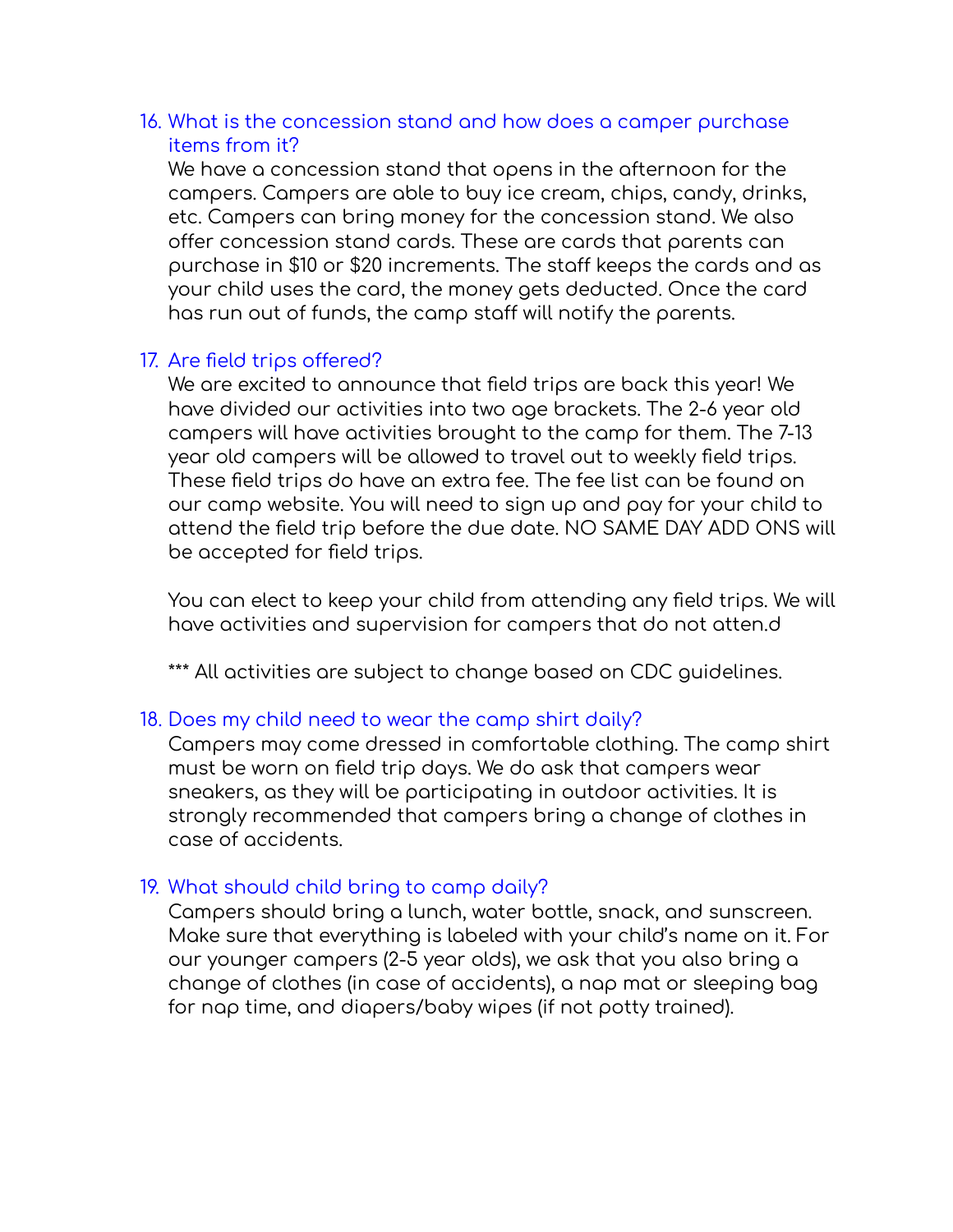#### 20. Are there any water activities?

We do offer some water fun for the campers two to three times per week. On these days, we ask that your child bring a bathing suit and towel for them to change into for water time.

#### 21. Will mask need to be worn at camp?

Masks are currently optional for all campers. We follow Archdiocese and CDC guidelines. We will keep you posted with any updates throughout the summer.

### 22.Do you offer academic enrichment classes or tutoring at summer camp?

Although we do not offer academic enrichment or tutoring services at our camp, we will be happy to work with your child on the summer packet during scheduled times throughout the summer.

### 23.How does arrival and dismissal occur?

The camp doors are located along the long green canopy. In the mornings, the doors will be open for parents to sign in their child with a staff member. A staff member will then walk your child to his/her assigned classroom.

In the afternoons, you will sign out your child with the staff member at the camp entrance. They will then call for your child. Your child will be brought to you by a staff member. Be advised that identification will be required to sign out your child.

#### 24.Can I authorize my child to leave home with different people?

On the child's emergency contact card there is a space where you may write who is allowed to pick up your child. We will always notify the parents, before dismissing the child, if someone comes to pick up your child that is not on the contact card.

#### 25.Can I drop off and pick up my child at any time?

You may drop off and pick up your child at any time between the hours of 7:30 am to 5:30 pm. After 5:30 pm a late fee of \$1 per minute per child will be charged.

#### 26.What happens if my child becomes sick during the day?

We will notify the parent immediately for any child that does not feel well. The camper will be brought to the camp office.